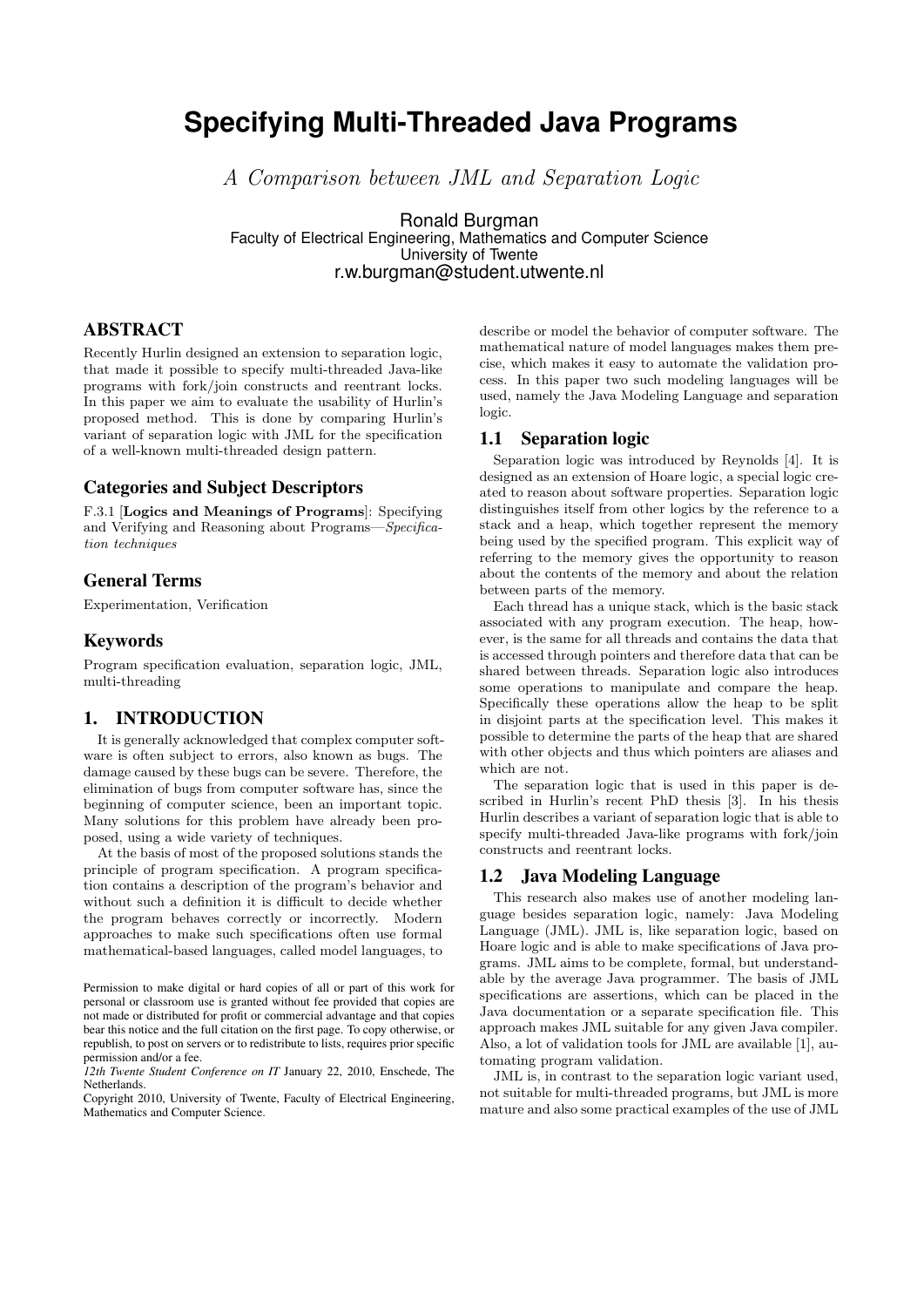are available, therefore it will be used in this research as an example and as a reference.

# 1.3 Related work

Reynolds [4] introduced separation logic. In his article he describes the basic concepts of separation logic. The separation logic we will use is an extension of this separation logic.

Hurlin [3] describes a way to use separation logic for specifying modern multi-threaded Java-like programs with fork/join constructs and reentrant locks. The thesis focuses a lot on the soundness of the concept and little on the practical use of the proposed method.

# 1.4 Problem Statement

In this research the focus is on the method described by Hurlin. His adaption of separation logic for multi-threaded programs took separation logic one step closer to an application in the 'real world'. But before that goal can be realized, first the practical characteristics of separation logic need to be examined. In his thesis Hurlin focuses on proving the soundness of his theory, but spends little time on the usability of his method. This resulted in a relatively complex method of which it is uncertain if it is usable in a practical situation.

Determining the usability of Hurlin's method is done by using his method for the specification of a well-known multi-threaded software pattern. Because it will be very difficult to objectively determine the usability, only the relative usability of the proposed method will be determined. This is done by comparing the specification in separation logic to a specification in Java Modeling Language (JML).

# 2. RESEARCH APPROACH

# 2.1 Research Questions

The main research question of this research is:

• What is the usability of the method for program specification with separation logic described by Hurlin [3] when compared to JML?

This research question contains two issues, which need to be addressed before the actual research:

- What is the suitability of JML as a reference language?
- How is (relative) usability defined?

# 2.2 Java Modeling Language

Because Java Modeling Language (JML) is a well-developed specification language for Java programs, which is used in practical situations [1] it can be said that JML has a good usability and therefore it is a good choice as a reference for comparing the usability of other specification languages. Another advantage is the prior knowledge of JML with the researcher, which allows to save a significant amount of time that is scarce for this project.

Unfortunately JML also has a disadvantage, which is the poor support for multi-threaded programs. There has been at least one attempt [5] to add multi-threaded functionality to JML, but this research has not yet advanced enough to be included in JML for the purpose of this

research. Because the specification method designed by Hurlin is specifically for multi-threaded programs, this is a significant deficiency.

However because of the time constraints on the project, it will not be feasible to replace JML with another, better suited, specification language.

### 2.3 Measurement

As stated earlier it is difficult to objectively determine the usability of the proposed method and therefore the proposed method will be compared to JML. Both separation logic and JML are used to specify the behavior of some well-known design pattern for multi-threaded programs. Both specifications are then compared on the following criteria.

- The time it took to make the specification.
- The length of the specification.
- The completeness of the specification

In this case, completeness refers to the precision of the specification. Because of the differences between separation logic and JML, situations will arise in which one of the languages will be more suitable to specify a specific part of the code, resulting in different contracts. One of these contracts will specify fewer characteristics and thus is less complete, which is a disadvantage. A specification is basically a list of properties and when this list becomes longer the specification is obviously more complete. Therefore counting the number of properties in both specifications will be a good way to measure the completeness of both specification languages. Because JML is unsuited to describe multi-threaded programs, it is expected that the completeness of JML will be lower than the completeness of separation logic.

It is also likely that the completeness will have an influence on the other criteria. It is, for example, intuitive to state that a specification, which is more complete, takes a longer time to make and also will be longer than a specification which is less complete. This should be kept in mind when comparing the results.

### 3. THE ALGORITHM

The test specification is written for the mergesort algorithm. This is a well-known divide and conquer type algorithm and it is therefore easy to create a multi-threaded version of the algorithm. Also, with a few modifications, as described below, it will contain all the required properties we need for this example. The complete original and modified versions of the algorithm can be found online [2].

Because JML will probably perform well in a singlethreaded environment and separation logic will probably perform well in a multi-threaded environment it will not be sufficient to only specify the multi-threaded version of the algorithm. Therefore we will also make a specification of the single-threaded version of the algorithm.

### 3.1 Linked List

Both the multi-threaded and the single-threaded version of the algorithm make use of a linked list, so the algorithm can retain some efficiency while rearranging the elements.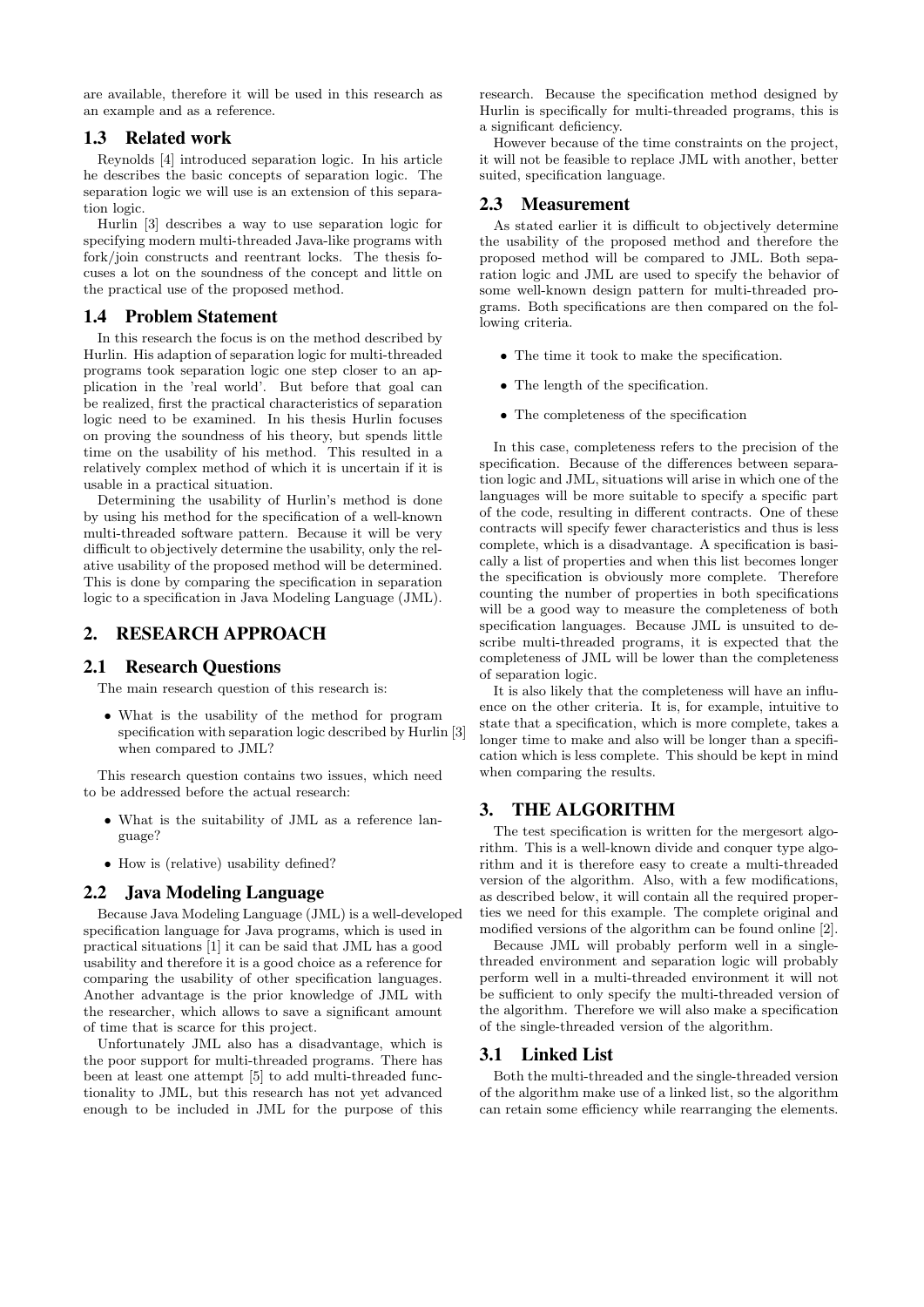The nicety of rearranging the elements instead of copying them is discussed in the next section. The general structure of the linked list class is found in Appendix B as Code 3

The implementation of the single-threaded and multithreaded version of the linked list does not differ except for one point. In the multi-threaded version every element has its own lock. All operations on a single element require the lock of that element to be acquired before the operation, therefore all methods will start whit this.lock and end with this.unlock. The only exception to this is the addAll method, which looks as follows:

```
public void addAll (LinkedList l)
  if (next == null)
    next = l;this.unlock();
  else
    next.lock();
    this.unlock();
    next.addAll(l);
```
As can be seen the addAll method never locks the 'this' element, but only the next element. This allows for lock coupling, which means the next element is locked before the current element is unlocked. This way of locking guarantees that while executing the addAll method there will never be a moment where not a single element is locked. This, in turn, will guarantee that no two calls to the addAll method are able to overtake each other.

Lock coupling, in this example, makes sure that elements, which are added first, will actually be appended first at the end of the list. This is not a necessary property in this example, but lock coupling is part of Hurlin's thesis and it is added to be able to test the usability of all the properties described in the thesis.

### 3.2 Multi-threaded Mergesort

For the merge sort algorithm to be interesting to test Hurlin's method, it needs to contain the basic structures which were the focus of Hurlin's thesis. This means it must be multi-threaded and needs to contain some shared resource, which can be locked. This shared resource will be the list, which is to be sorted. As a consequence the merge method will no longer be allowed to copy the list, instead it rearranges the elements. To keep the algorithm as efficient as possible we will explicitly make use of a linked list. A linked list does not require element shifting as will be required for an array-based structure.

The algorithm is made multi-threaded by replacing the recursive calls in the sort method by a fork/join pair. The new threads will receive two parameters, namely the first element of the linked list to be sorted and the number of elements to be sorted. This second parameter is necessary because we can no longer cut the list in smaller pieces and therefore can no longer derive the number of arguments to be sorted from the size of the list. The code of the sort method with these modifications can be found in Appendix B as Code 1.

As said above, the merge method of the algorithm is modified in such a way that the elements of the linked list are rearranged instead of copied to a new list. To efficiently do this, a reference to the last element in the merged list is stored, so we can easily add extra element(s)

at the end of the list. The pseudo-code of the merge method can be found in Appendix B as Code 2.

#### 3.3 Single-threaded Mergesort

The single-threaded version is made to resemble the modified multi-threaded version of the algorithm as much as possible, instead of the original single-threaded version. This makes it easier to compare the multi-threaded and single-threaded versions. Because the multi-threaded version is used as a basis, the biggest difference between the single-threaded and multi-threaded version is that fork/joins in the multi-threaded sort method are replaced by recursive calls in the single-threaded version.

# 4. SPECIFICATIONS

This section discusses the specifications. Because of size constraints the complete specifications are omitted from this paper, however the most important and interesting parts are presented for discussion. The complete specifications and separation logic proofs can be found online [2]. The JML specifications used in this paper are validated with the ESC/Java [6] tool and the separation logic specifications are manually proven correct.

### 4.1 Single-Threaded Specifications

#### *4.1.1 JML*

For the contract of the linked list we introduce a model method isSorted, a model variable size and an invariant. The model method *isSorted* is used to specify that a list is sorted. This makes the contracts of the methods that work with sorted lists considerably more readable. The model variable size makes it possible to refer to the size of the list, without referring to the implementation of the list. We also introduce an invariant that specifies that the size is at least one. In this context its meaning is not particularly useful, but because we want to compare the ability of JML and separation logic to make complete contracts it is still added. This part of the specification is found in Appendix C as Specification 4.

Most of the contracts of the linked list methods are trivial and generally they look as follows.

#### /\*@

#### @ ensures this.getNext() == next;

@\*/

#### **public void** setNext(LinkedList next)

The only contract that is more complicated is the contract of the addAll method, which can be found in Appendix C as Specification 5.

The contract of addAll has three parts. The first simply specifies that the list size increases with the size of the added list. The second part is a bit more difficult to read, but specifies that the elements which were in the original list are not altered. Finally, part three ensures that the new elements are added at the end of the list, but are not further edited.

The contract of the sort method in the merge sort algorithm contains three parts and looks as follows:

/\*@

 $@(1)$  requires list  $!= null;$ 

@ (2) ensures list.isSorted();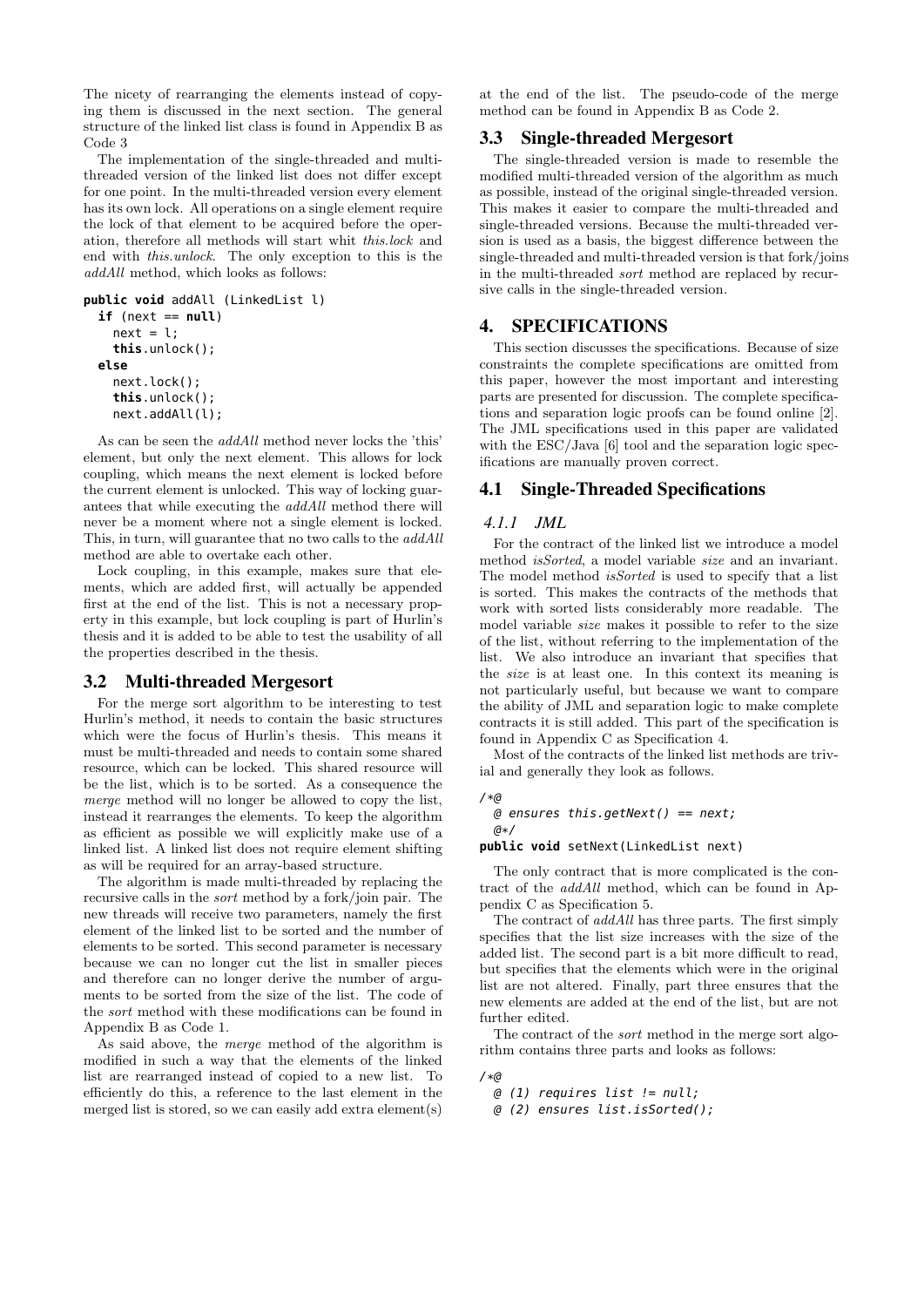#### @ (3) ensures list.get(size-1).getNext() == null; @\*/

```
public LinkedList sort(LinkedList list, int
    size)
```
The sort method (1) requires that the list parameter is not null, meaning there actually is a list to be sorted. In turn it (2) ensures that the list is sorted and (3) that the last element of the sorted list has a null reference to the next element. The last property is a requirement of the merge method. This method assumes that the lists, which need to be merged, end with a null reference. An alternative would be to explicitly pass the size of the sorted elements to the merge method, then the list may end without a null reference. One of these two properties is necessary, because it is possible for loops to exist in the list as a result of the rearranging of the elements and without explicitly declaring the end of the list the algorithm can get stuck in an endless loop.

As said in the last paragraph the merge method requires that the list in its parameters end with a null pointer, furthermore it requires that the parameters are sorted and ensures that the result again ends with a null pointer and is sorted. The contract looks as follows:

```
/*@
```

```
@ requires l1.sorted &&
    ll. get (ll. size-1). get Next() == null;@ requires l2.sorted &&
    l2.get(l2.size-1).getNext() == null;@ requires \result.sorted &&
    \result.get(\result.size-1).getNext() ==
    null;
@*/
```
# *4.1.2 Separation Logic*

The JML contracts above are also specified in separation logic to be able to compare the contracts. Some properties turned out to be easier to specify in separation logic, while others were considerably more difficult. In this section we will show some examples of both.

A good example property is the sorted predicate. This predicate is used as the counter part to the isSorted model method in the JML specification and is able to show the differences between JML and separation logic clearly. The property looks as follows.

```
public pred sorted = (ex Perm p)
   (fa LinkedList l)
   PointsTo(next, p, l) -*
   (this.value \le 1.value * l.sorted);
```
The predicate consists of two parts separated by a magic wand. The first part in front of the magic wand specifies a possible next element. When this next element exists, the second part specifies that the value in the current element is smaller than or equal to the value in the next element, meaning these two elements are sorted. Then a recursive call is made to the next element, specifying the sorted property for the rest of the list.

The sorted predicate contains some of both the advantages and disadvantages. Because in separation logic it is easy to reason about explicit memory structures, such

as linked lists, it is easy to specify properties about such a structure. The result is a sorted predicate that is easier to read than the model method that is the counter part in the JML specification. A disadvantage is that often variables have to be explicitly quantified. While in this example the issue is not very important because we do not use many variables, it greatly reduces readability when more variables are needed, while it adds little or none to the meaning of the predicate. A solution could be to implicitly quantify the unknown variables.

The sorted predicate can also be used to show some weak points in separation logic, for example when the predicate needs to be defined for an array. An array with five elements is modelled in separation logic as a list of adjacent cells. According to Reynolds [4] it looks like this.

array 
$$
a \mapsto a_1, a_2, a_3, a_4, a_5;
$$

In this case the array definition is fairly simple, but only because it is short and we know the length. If the array would be much longer or would have an unknown size, this will no longer be a usable way to define an array.

Besides the simple definition of the array, it is also quite hard to make statements about the array because of the lack of indexing. Indexing would make it possible to specify a list is sorted in one statement instead of a separate statement for every adjacent pair in the array.

Both problems are absent in JML, in which memory structures do not have to be defined and where elements can be quantified with a universal or an existential quantifier. Although both quantifiers are available in separation logic they cannot be used in this context. Adding some syntax so the above statements can be described with the use of quantifiers will make them more flexible and easier to read. But because separation logic always needs a reference to the memory, a specification in separation logic will always be more complicated than a similar specification in JML.

# 4.2 Multi-Threaded Specifications

### *4.2.1 JML*

It is impossible to make a specification in standard JML for a multi-threaded program. A large part of a JML specification consists of constraints on variable contents through pre- and post conditions. As long as these variables are not locked, which is generally the case at the start and the end of a method call, the content of these variables can be modified by other threads making pre- or post conditions invalid.

### *4.2.2 Separation Logic*

As said earlier in the algorithm section: the multi-threaded version of the algorithm uses a linked list of which al individual elements can be locked separately. Separation logic implements a lock by associating a lock with a resource invariant. When you acquire the lock you also acquire the invariant and visa versa. In our algorithm if we acquire a lock on an element, we also want to have complete access to the object. This means that the lock invariant must contain write permissions to all the fields of a linked list element. In separation logic the invariant looks as follows.

pred inv =  $Perm(value, 1)$  \*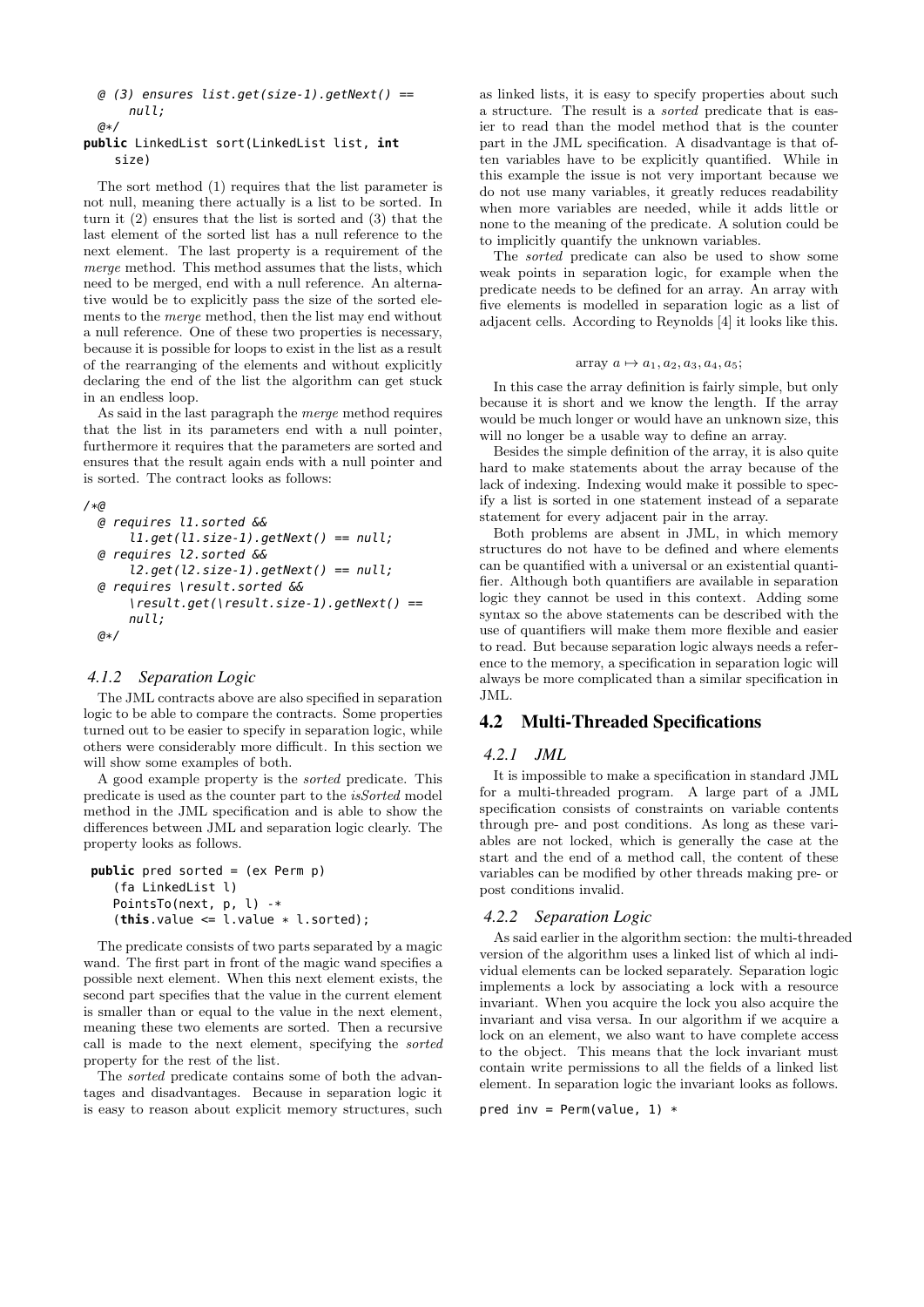#### (ex List L) PointsTo(next, 1, L);

This invariant contains all the permissions we need, namely write permission to the value in this element and write permission for the reference to the next element.

It is the task of the constructor to initialize the element and guarantee the lock invariant. This is made explicit in the contract of the constructor by adding an initialized post condition and the execution of the commit instruction. The constructor and the proof of its contract are added in Appendix section D as Specification 6 and as Proof 7.

Most other contracts are simple; they require that the element is unlocked but lockable and that the lockset at the method's end equals the lockset at the method's start. In separation logic this contract is formalized as follows.

```
/*
 * requires LockSet(S) * ! (S contains this) *this.initialized;
 * ensures LockSet(S) * ! (S contains this);
 */
```
The only exception to this is again the contract of the addAll method, which is more complicated because of the lock coupling within this method. This is expressed in the contract as follows:

```
/*
```

```
* requires LockSet(this . S) * inv *
    next.initialized;
```

```
* ensures LockSet(S) * !(S contains this);
*/
```
### **public void** addAll(LinkedList l)

The use of lock coupling requires that this element is already locked when the addAll method is called. This can be seen in the contract in the  $LockSet(this \cdot S)$  part, meaning the lockset contains the locks of this and some unknown set of objects S. Because this element is locked, the lock invariant is also required and because we intent to lock the next element it needs to be lockable: next.initialized. Although at first glance this contract looks fine, it lacks one important property, namely that the next element is currently unlocked. This can be easily seen in the proof of the addAll method, which is added in Appendix section D as Proof 8.

When we want to lock the next element it is not known if it is already locked by this thread or not, so the method might fail. In his thesis Hurlin [3] solves this problem by introducing the property traversable. This property uses a class parameter to specify an owner object, which owns this element. The traversable property uses this parameter to specify that no element owned by a certain object or thread is in the locksetof the current thread. The traversable property can then be used to prove that the call to the lock method will succeed.

However the traversable property cannot be used in this way in our specification. This is because of the way ownership is specified, through a class parameter, which makes the ownership static. Since our list is passed between different threads, the ownership needs to be more dynamic and needs to be able to be altered. Although it is beyond the scope of this paper to find a solution for this problem, we still considered a few possible solutions: to allow reas-

signment of the ownership, to specify a predicate and to adapt the contract of the addAll method.

The first attempt was simply to allow the ownership to be altered. This is however still not dynamic enough. Ownership is past between elements in a recursive manner, which would mean that a change of ownership would require the whole list to change ownership. Because the list is split between different threads, which work on this list simultaneously, different parts of the list need to have different ownerships. Therefore it is not enough to simply allow a reassignment of the ownership, but a different way of defining ownership for multiple elements at once is also necessary.

As a second attempt we tried to specify a recursive predicate which defined the traversable property, but this is not possible. Any such property requires read permissions for every element in the list, or at least for each element for which the ownership will be defined by this predicate. These permissions are however associated with the lock invariant and can never be acquired without the lock. So to specify that an element is unlocked, first the lock needs to be acquired, after which the element is obviously not locked anymore.

As a last attempt we tried to add the condition  $\frac{1}{S}$  contains next) to the requirements. In this specific case it is allowed because we already acquired the lock invariant of this element, so we have permissions to reference the next element. This solves the problem with the call to the next.lock method, but creates another one. When the next.addAll method is called, its precondition requires that the next.next object is unlocked, which is unknown at this point in execution.

Although multiple attempts have been made, a simple solution cannot be found. Therefore more research is needed to develop a way to assign ownership more dynamically.

# 5. COMPARISON OF JML AND SEPARA-TION LOGIC

As said, JML and separation logic are compared on three properties: completeness, the time it took to make a specification and the length of the specifications.

The number of properties can be found in Table 1 and they are split in the following categories: class, JML or separation logic (SL) and single-threaded (SL) or multithreaded (MT). In this count three kinds of properties are taken into account: preconditions, postconditions and invariants.

The predicates in separation logic and the model declarations in JML are not counted as properties, because in their own they do not have a meaning. Instead they are counted if they are used in an invariant or a pre- /postcondition. If a property occurs in multiple contracts it is counted multiple times. In \forall quantifiers in JML we do not see the first two parts of the statement, which specify the range of the quantifier, as a property, but only the third part.

As can be seen, the difference between the numbers of the single-threaded version of the algorithm is small. The cause of this difference is the absence of the  $\cdot$ old and the pure keywords in separation logic. Therefore properties, which make use of these keywords, cannot be defined in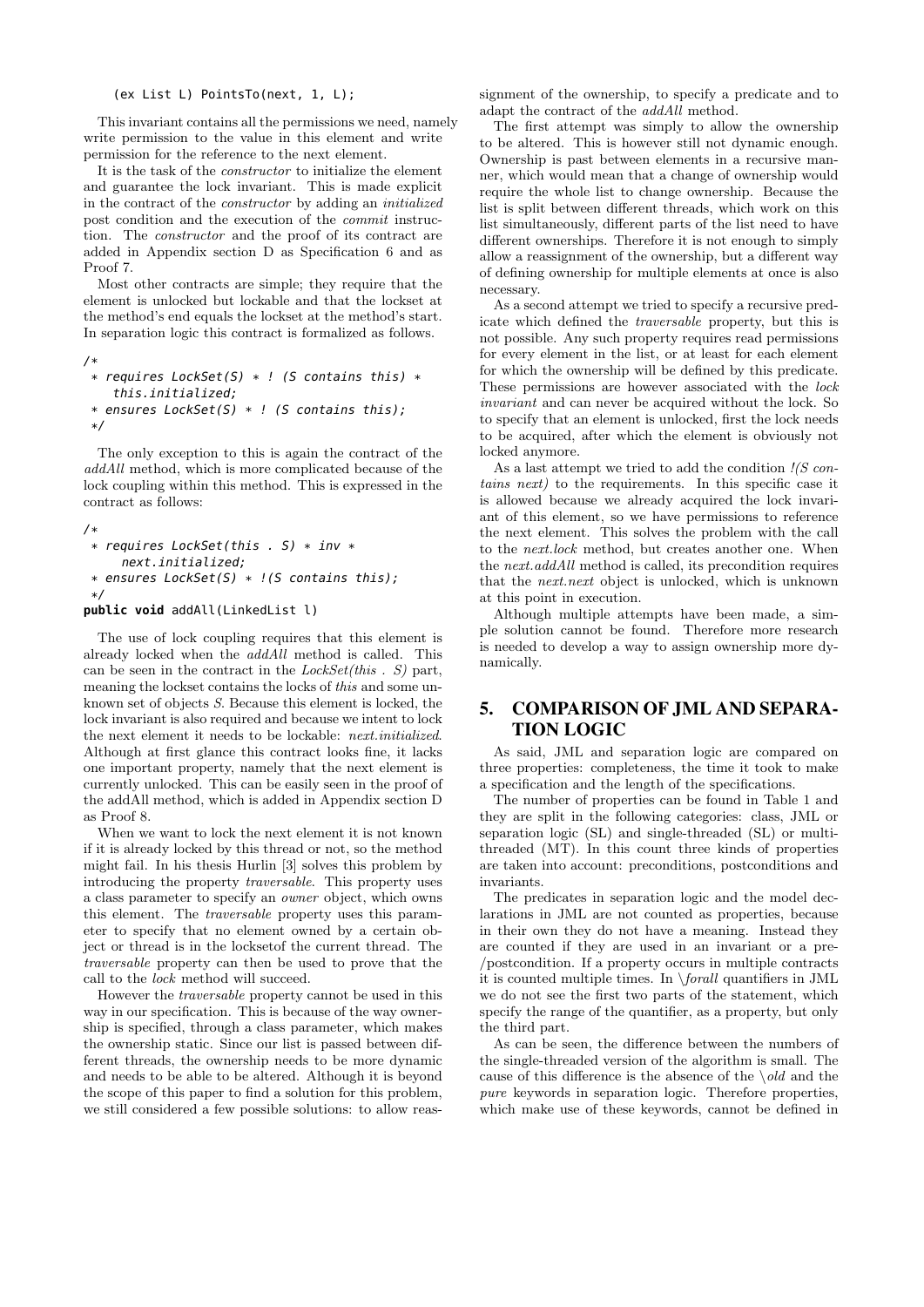separation logic. The reason for the difference in numbers for the multi-threaded version of the algorithm is as discussed in the previous section; it is impossible to describe any JML property in the multi-threaded version of the algorithm, because the way JML specifies variable content does not work in a multi-threaded environment. This clearly shows that this variation of separation logic was designed for multi-threaded programming and JML was not.

In Table 2 the time taken to make the specifications is shown. The difference in the time taken is actually a bit larger, because of some problems with the ESC/Java tool, which did not validate the specifications correctly. The time taken to solve the problems with the tool are partially included in this count, but the exact amount of time spend on this problem is unknown.

The difference in time is not big, but in favor of JML. Part of this difference is related to the inexperience of the researcher with separation logic, but it probably still is possible to say that it is easier to make a specification in JML than it is in separation logic.

Finally the length of the specifications is measured. For this we count the number of characters in the specification excluding whitespace. The results are as shown in Table 3. Of cource no numbers are available for the multi-threaded specification in JML. The last big difference in the table is between the single-threaded specifications of the linked list class. But as is seen in Table 1 this specification is not complete in separation logic, which explains the difference.

# 6. CONCLUSION

JML and separation logic are two specification languages, which rely on two completely different models. JML is used to specify the contents of variables and return values and because the input and output of a program rely on these variables, JML can also specify a program's behavior. In a multi-threaded environment, however, processes can be arbitrary interleaved and it becomes difficult, or even impossible to make claims about variable contents, which completely nullifies JML's ability to make program specifications.

Separation logic, in contrast to JML, does not try to specify input and output, but focuses on actions and permissions to perform these actions. Therefore separation logic is still able to make claims in a multi-threaded environment where the content of variables cannot always be guaranteed.

While separation logic is specially designed to work in a multi-threaded environment, it can also be used together with or instead of JML in a single-threaded environment. But the abilities of separation logic are less compared to JML. Separation logic uses a more complicated model than JML and therefore the use of separation logic will result in a more complicated specification. The support to describe variables on a high level, like with quantifiers in JML, is also absent.

Finally it can be concluded that separation logic and JML both have their advantages and disadvantages and that they mainly support each other, but not replace each other.

# 7. FUTURE WORK

Throughout this paper two issues have been identified, which still need more research: the traversable property and ownership and the use of arrays. The traversable property is a good solution to specify a certain set of objects is unlocked, but it cannot be used yet in every situation because the ownership, which is used by the traversable property, is only assigned at object creation and can no longer be altered at a later time. Therefore a different way of dynamically assigning this ownership is needed. Also a different way of assigning the ownership of multiple objects at the same time is needed. This is now done through recursion, which for example does not allow for elements of the same list to have different owners.

The second issue is the support for arrays, which is still poor. To easily work with arrays a better syntax is needed to define arrays and indexing is needed to easily make statements about arrays.

# 8. REFERENCES

- [1] L. Burdy, Y. Cheon, D. Cok, M. Ernst, J. Kiniry, G. Leavens, K. Leino, and E. Poll. An overview of JML tools and applications. International Journal on Software Tools for Technology Transfer (STTT), 7(3):212–232, dec 2005.
- [2] R. Burgman. Specifications and code. http://purl.org/burgman/separation-logic.
- [3] C. Hurlin. Specification and Verification of Multithreaded Object-Oriented Programs with Separation Logic. PhD thesis, l'Université de Nice-Sophia Antipolis, sep 2009.
- [4] J. Reynolds. Separation logic: A logic for shared mutable data structures. In Logic in Computer Science, 2002. Proceedings. 17th Annual IEEE Symposium on, pages 55–74, 2002.
- [5] E. Rodríguez, M. Dwyer, C. Flanagan, J. Hatcliff, G. Leavens, and Robby. ECOOP 2005 - Object-Oriented Programming, volume 3586/2005, chapter Extending JML for Modular Specification and Verification of Multi-threaded Programs, pages 551–576. Springer Berlin / Heidelberg, 2005.
- [6] K. Software. ESC/Java2, version 2.0.5. http://secure.ucd.ie/products/opensource/ESCJava2/.

# APPENDIX

# A. TABLES

|            | .IMI |    |             |    |
|------------|------|----|-------------|----|
|            | SТ   | MТ | ST          |    |
| Mergsort   | 9    |    | 9           | 34 |
| LinkedList | 19   |    | $1^{\circ}$ | 9  |

Table 1: No. of Properties

| JML              |      |  |
|------------------|------|--|
| Separation logic | - 80 |  |

Table 2: Time taken in min.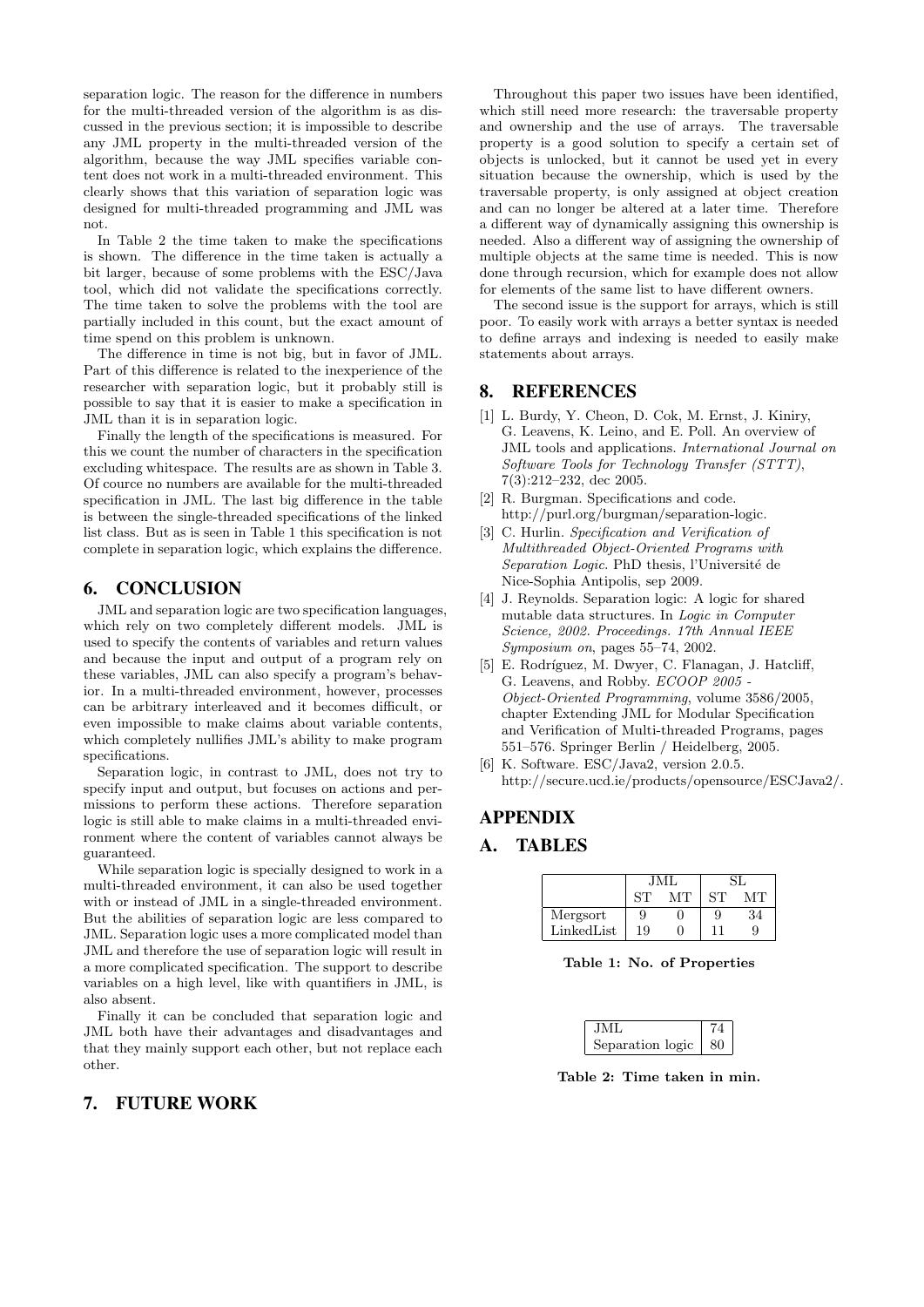|            | .JMI |              |     |     |
|------------|------|--------------|-----|-----|
|            | SТ   | MТ           | ST  | MТ  |
| Mergsort   | 300  |              | 264 | 203 |
| LinkedList | 763  | $\mathbf{0}$ | 521 | 614 |

Table 3: Specification Length in characters

# B. CODE

```
public void sort()
 if (list.size > 1)
   mid = list.size / 2;thread1 = new MergeSort(list, mid);
   thread2 = new MergeSort(list.get(mid),
        size-mid);
   thread1.fork(); thread2.fork();
    thread1.join(); thread2.join();
    list = merge(thread1.list, thread2.list);
  else
   //already sorted
```
Code 1: MergeSort, Sort Method

```
public List merge (List l1, List l2)
 if (l1 < l2)
    result = l1;
    l1 = l1.next;
  else
    result = l2;
    l2 = l2.next;last = result;
 while (l1 != null AND l2 != null)
    if (l1 < l2)
      last.next = 11;l1 = l1.next;
    else
      last.next = 12;l2 = l2.next;last = last.next;
  if (l1 != null)
    last.next = 11;else
   last.next = 12:
  return result;
```
Code 2: MergeSort, Merge Method

```
public class LinkedList
  int value;
 LinkedList next;
  public LinkedList(LinkedList next, int value);
 public void setNext(LinkedList next);
 public LinkedList get(int i);
 public int size();
 // Adds l at the end of the list
 public void addAll(LinkedList l);
```
Code 3: LinkedList

# C. JML SPECIFICATIONS

```
/*@
 @ ensures (\result == true) <==> (next ==
      null) || (this.getValue() <=
      this.getNext().getValue() &&
      next.isSorted());
 @ public model boolean isSorted();
 a*/
```

```
//@ public model int size;
//@ private represents size = (next == null) ?
    1 : 1 + next.size;//@ invariant size >= 1;
```
Specification 4: JML spec, LinkedList